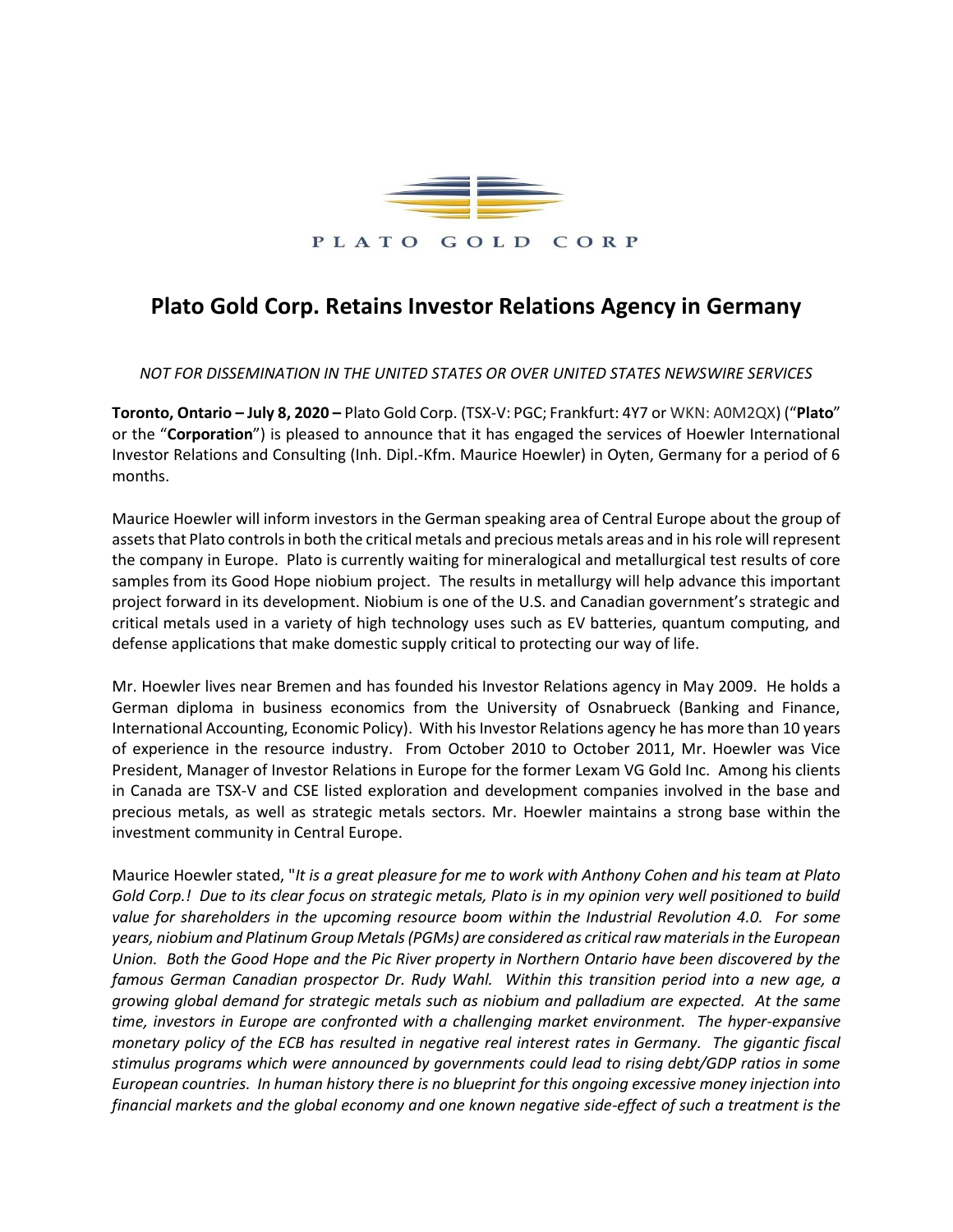*incurrence of price bubbles. Against the backdrop of these developments, I think the junior mining industry is perhaps the only remaining undervalued asset class on this planet. Plato Gold is a fascinating company focused on strategic metals which will play a key role in the future revolution in essential technologies!*"

"*We are looking forward to Maurice Hoewler telling the exciting Plato Gold story to investors in the German speaking area of Europe,*" said Anthony J. Cohen, President & CEO. "*European investors will appreciate the value of Plato's Good Hope niobium project and our other mineral properties, and I look forward to traveling to Europe to inform investors about Plato,*" added Cohen.

Mr. Hoewler will receive a monthly compensation of C\$3,900 plus applicable taxes. Maurice Hoewler also reports that he currently owns an aggregate of 120,000 common shares of Plato Gold Corp., directly and indirectly. The above-mentioned transaction is subject to the approval of the regulatory authorities.

In addition to Plato's Investor Relations agreement with Maurice Hoewler, Plato is very pleased to announce that Plato shares have been accepted for trading on the Frankfurt Stock Exchange, under the symbol "4Y7" WKN: A0M2QX.

For further information, please contact:

Hoewler International Investor Relations and Consulting - Finanzkommunikation und Unternehmensberatung - Inh. Dipl.-Kfm. Maurice Hoewler Bergstr. 28 28876 Oyten, Germany Phone.: +49 (0) 4207 6022447 (Office hours: Monday - Friday 3:00 - 6:00 pm CET)

Email: [hoewler2000@yahoo.de](mailto:hoewler2000@yahoo.de) XING Profile: [https://www.xing.com/profile/Maurice\\_Hoewler](https://www.xing.com/profile/Maurice_Hoewler)

## **About Plato Gold Corp.**

Plato Gold Corp. is a Canadian exploration company listed on the TSX Venture Exchange with projects in Marathon Ontario, Timmins Ontario and Santa Cruz, Argentina.

The Good Hope Niobium Project consists of a total of 254 claims, consisting of 227 Single Cell Mining Claims and 27 Boundary Cell Mining Claims, and covers an area of approximately 5,146 hectares in Killala Lake Area and Cairngorm Lake Area Townships, near Marathon Ontario. Plato holds 100% interest in the Good Hope Niobium Property.

The Pic River Platinum Group Metals (PGM) Project consists of a total of 111 Single Cell Mining Claims and covers an area of approximately 2,247 hectares in Foxtrap Lake and Grain Township, near Marathon Ontario of which 19 claims are contiguous to the western boundary of Generation Mining's Marathon PGM project where their Sally deposit is located.

The Timmins Ontario project includes 4 properties: Guibord, Harker, Holloway and Marriott in the Harker/Holloway gold camp located east of Timmins, Ontario. Plato holds 50% interest in the Guibord